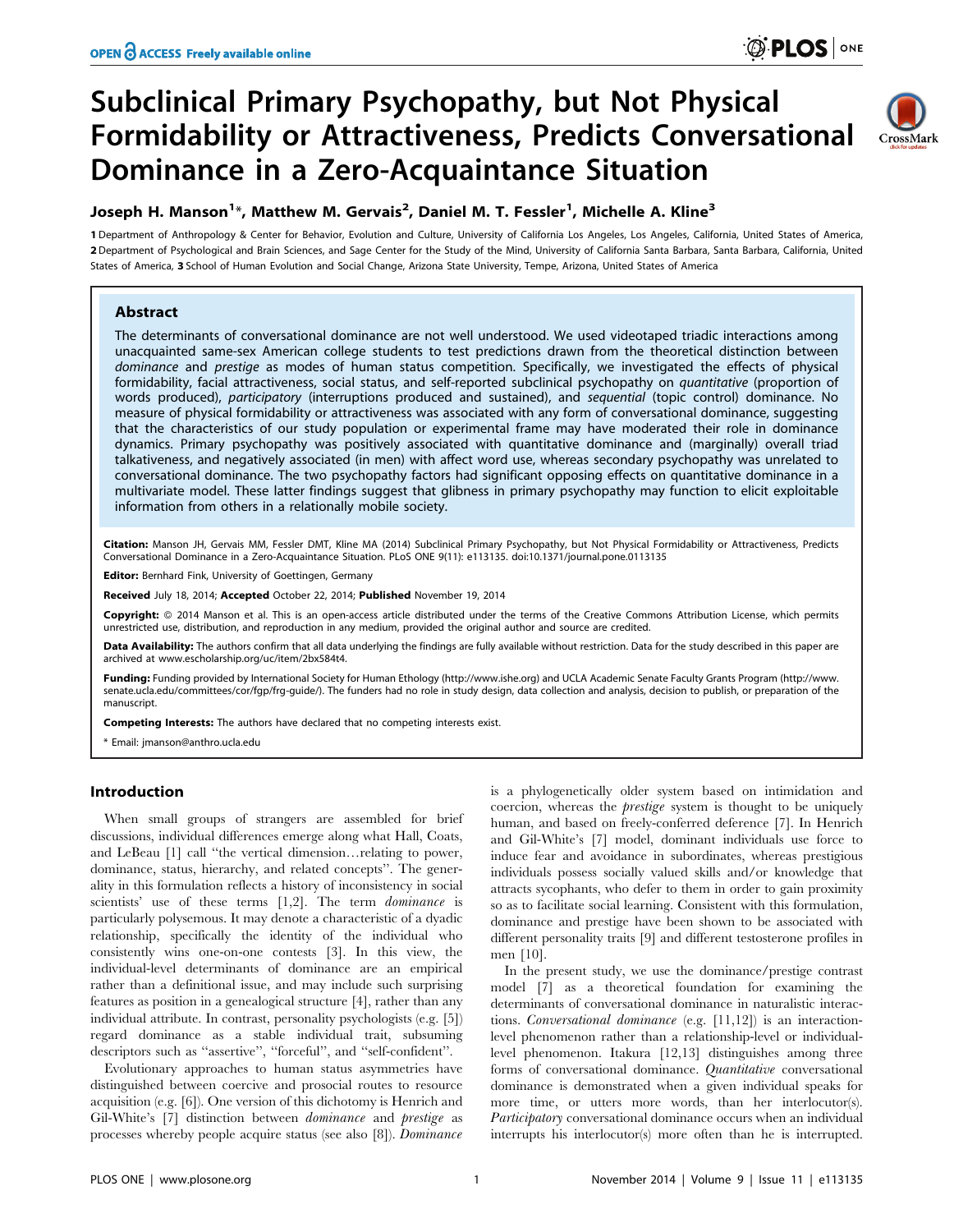Sequential conversational dominance refers to a particular actor directing the flow of the conversation to a greater extent than her interlocutor(s). These interaction patterns, particularly quantitative dominance [14,15] and participatory dominance [1,16], are related to subjective ratings of dominance: people who talk more rate themselves as more dominant, and are also rated by others as more dominant. Some evidence [17] indicates that sequential dominance is also associated with perceived trait dominance. However, the relative roles of dominance and prestige processes in conversational dominance remain unexplored. More generally, naturally occurring conversation remains understudied from an evolutionary perspective. Evolutionary psychologists have relied largely on laboratory manipulations (e.g. work reviewed in [18]), whereas human ethologists have focused their attention on nonverbal social behavior (e.g. [19,20]). Additionally, a handful of investigations have applied evolutionary perspectives to the analysis of textual material in mass media (e.g. [21]). However, little work has tested evolutionary hypotheses using data on the verbal aspects of naturally occurring social interactions. Indeed, to our knowledge, the only existing publication in which evolutionary approaches have been employed in the investigation of naturally occurring discourse is Malamuth and Thornhill's [22] examination of the relationship between hostile masculinity, sexual aggression, and domineeringness in conversation. However, in that work, evolutionary theory merely provided a backdrop for considerations of the gendered nature of aggression rather than a unique source of predictions; likewise, ''domineeringness'' was evaluated using raters' impressions of conversational behavior, rather than quantitative assessments thereof. Here, we use such precise metrics to test specific evolutionary hypotheses about the relationships between a variety of physical, social, and personality variables and conversational dominance, with the goal of illuminating its socio-relational, psychological, and functional bases.

We argue that observed conversational dominance may result from either zero-sum competition (dominance) or freely-conferred deference (prestige). On the one hand, when initially interacting with unfamiliar others, individuals should prioritize assessing the probability and likely outcome of an agonistic interaction. Even if the vast majority of interactions with strangers are peaceful and non-coercive, failure to make such assessments early on could leave an individual unable to adaptively deploy dominance and submission in the rare event of escalating tension; this risk warrants the uniform deployment of assessment upon first encounter. The same logic explains signaling and associated behaviors: if conflict is a possibility, consensus regarding relative rank benefits both dominant and subordinate individuals, since such concordance obviates the need for a direct contest. Conversational dominance may correspond to the unfolding of such low-cost assessment. Consonant with this position, Rosa and Mazur's [23] classic study found that individuals who first broke eye contact with coparticipants tended to produce fewer speech acts in a subsequent discussion than those who maintained eye contact. The authors interpret this result in terms of phylogenetically ancient dominance-submission signaling, arguing that initial eye contact establishes a dominance hierarchy that plays out in subsequent conversational behavior. Conversational dominance may also undermine prestige, to the extent that it reflects attempts to monopolize a conversation at the expense of other participants. Rather than conveying accessibility and attracting admirers, conversational dominance may rebuff learners seeking proximity and learning opportunities.

If conversational dominance in zero-acquaintance situations constitutes a form of dominance behavior sensu Henrich and GilWhite [7], then it should be positively associated with traits that are (1) reliably correlated with the ability and willingness to obtain resources by force or the threat of force, and (2) quickly and easily discernible. In men but not women, one such trait is physical formidability (strength, fighting ability, resource holding power/ potential [24,25]), which (1) is associated with greater angerproneness and sense of entitlement, as would be expected if stronger men are better able than weaker men to coerce others into providing them with benefits [26], and (2) can be accurately judged even from still images of faces [24].

Furthermore, certain personality traits may underlie individuals' pursuit of social dominance. Here we focus on one such trait, subclinical psychopathy. Psychopathy is a syndrome characterized by a constellation of traits and behaviors, including pathological lying, manipulativeness, grandiosity, shallow emotions, lack of empathy and remorse, impulsivity, irresponsibility, and frequent violation of social norms [27,28]. Some research [28,29] has supported a two-factor structure for psychopathy in which Factor 1 (F1, primary psychopathy) subsumes the interpersonal and affective aspects (e.g., manipulativeness and lack of empathy), while Factor 2 (F2, secondary psychopathy) subsumes the lifestyle and anti-social aspects (e.g., impulsivity and criminal conduct). These two factors are positively correlated at  $\sim 0.40-0.50$ . Threefactor [30] and four-factor [31] models have also been proposed. Psychopathy is profitably conceptualized as dimensional rather than categorical [32], and variation in psychopathic personality traits can be detected in non-institutionalized populations using self-report instruments [29,33]. Researchers have formulated and tested several evolutionary hypotheses for the maintenance of psychopathic traits in human populations, including frequency dependent selection [34], exploitation of social ecologies that promote high mobility and anonymous interactions [35], and strategic sensitivity to the expected relational value of social partners [36].

With respect to dominance motivation, psychopathy is characterized by a sense of grandiosity [27] and self-perceived relative rank [37], and recent work has implicated psychopathic traits (as part of the Dark Triad [38]) in the pursuit of dominance [39]. Research using Hawley's [40] typology has shown that psychopathy is positively associated with both coercive (dominance-linked) and bistrategic (mixed coercive and prosocial) resource acquisition strategies [41].

With respect to capacity for conversational dominance, Cleckley [27] long ago linked psychopathy with a glib, charming selfpresentation and hence with verbal intelligence. Distinct relationships have been found between the various psychopathy factors and verbal IQ scores. Among incarcerated children and adolescents, individuals who score higher on the interpersonal and impulsive/irresponsible psychopathy factors, but not on the affective factor, typically also score higher on tests of verbal and creative intelligence [42]. Based on the four-factor model, a study of male jail inmates found positive relationships between both verbal and performance IQ and the interpersonal and antisocial psychopathy factors, but negative relationships between IQ and the affective and lifestyle factors [43]. In contrast, another study found no relationship between verbal IQ and psychopathy in a psychiatric inpatient sample [44]. To date, no research has investigated whether any aspect of psychopathy is related to quantified verbal behavior in a natural or semi-natural social setting, despite its importance for understanding status asymmetries in human interaction.

Rather than reflecting competition for dominance sensu Henrich and Gil-White [7], conversational dominance may reflect inter-individual prestige differences. Interlocutors may grant more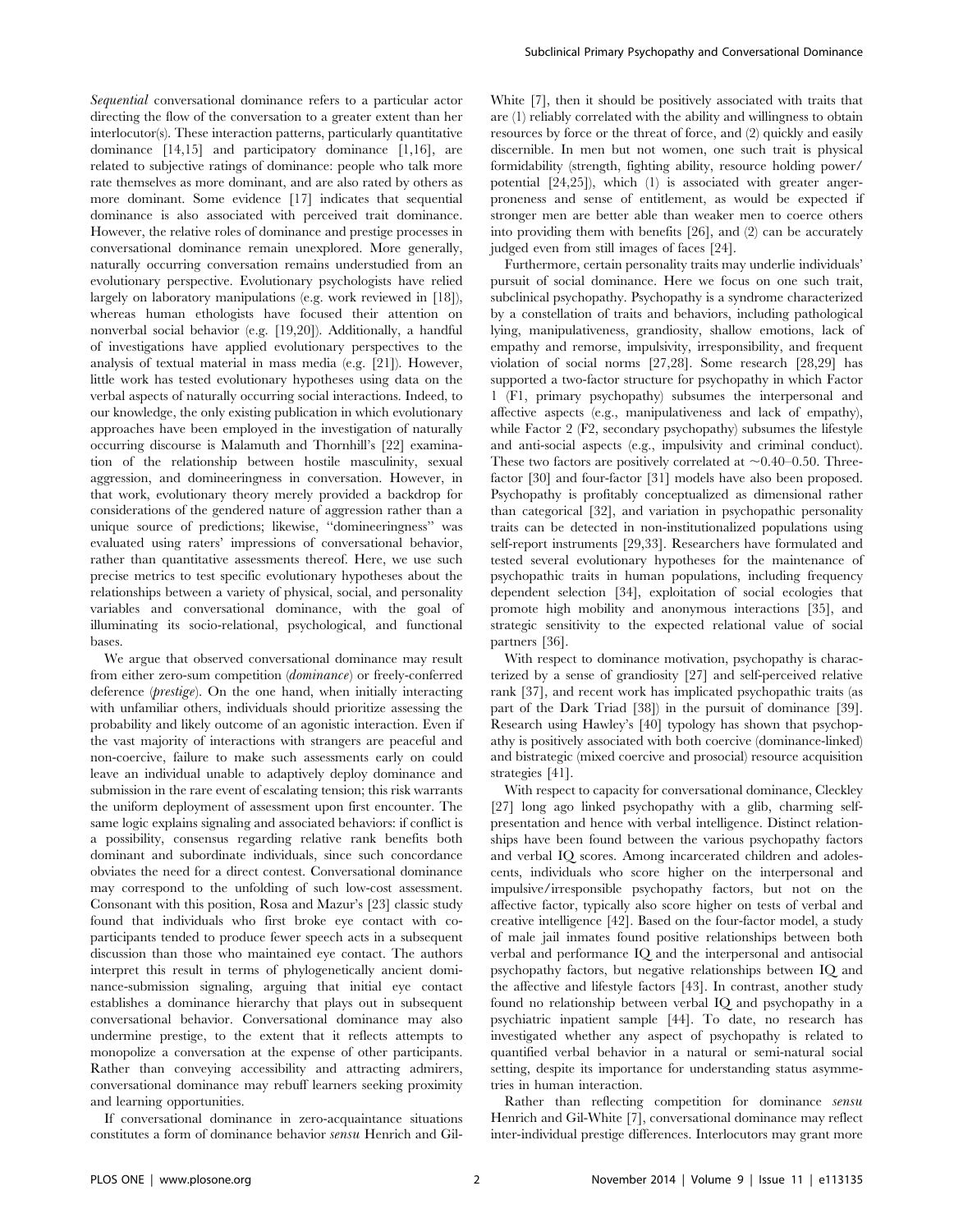floor time to–or allow the conversation to be guided by–those that they perceive as having valuable knowledge. For example, research shows that when given a complex task for which one solution is demonstrably correct, individuals who more closely approach the correct solution when working alone (i.e., those with greater expertise) have more influence on solutions generated by group discussion, compared to individuals who have less expertise [45]. Furthermore, expertise is a stronger predictor of quantitative conversational dominance in groups that perform better at the task, compared to groups that perform worse [45]. Individuals in small task groups also differentiate between others' substantive and non-substantive discussion contributions, in evaluating the usefulness of others' participation [46]. Similarly, where such groups are not assigned a task, as in the present study, prestige-sensitive individuals might yield more floor time and topic control to coparticipants who are perceived to possess more valuable knowledge in socially valued domains in general. This could reflect an evolved propensity to defer to prestigious individuals even in realms outside their area of expertise, as an across-the-board deference will generally earn learners greater access to successful models than will deference limited to particular domains [7].

Physical attractiveness, though not associated with possession of valuable knowledge, is an arena of prestige competition [47] and it positively affects interpersonal assessments [48] and (particularly in women) feelings of entitlement [26]. Though participants did not have direct access to our socioeconomic status (SES) proxy, research has shown [49] that the SES of college students can be reliably assessed by naïve observers based on 60-second slices of social interaction, suggesting that participants have some idea of their co-participants' SES, a likely determinant of prestige. College class level may be a prestige marker within the local context of a gathering of undergraduates, because more advanced students presumably have greater knowledge and broader social connections than younger students, pertaining to important areas such as desirable courses, residence halls, extracurricular organizations, etc.

Contrary to the arguments underpinning our predictions, some research (e.g. [49]) supports the view that higher status (specifically, higher SES) individuals, being less dependent on others than low-SES individuals, will display more social disengagement, rather than more conversational dominance, during zero-acquaintance interactions. Our analyses afford the opportunity to test this general hypothesis as well as the hypotheses described above.

## Predictions to be tested

Our predictions fall into two broad categories: (1) those based on conversational dominance as an outcome of competition for dominance, and (2) those based on conversational dominance as a reflection of inter-individual prestige differences.

If conversational dominance in zero-acquaintance situations is an outcome of dominance competition, then men who are (1) taller, and who are judged by physical appearance to be (2) stronger and (3) more likely to win fights against male opponents, will be more likely to dominate conversations. In both sexes, primary (F1) psychopathy, but not secondary (F2) psychopathy, will be positively associated with conversational dominance. We base this prediction on a meta-analysis [50] of psychopathy as a personality configuration. Both psychopathy factors were negatively correlated with Agreeableness and Conscientiousness, but only F2 was also negatively correlated with Extraversion and positively correlated with Neuroticism, whereas F1 was uncorrelated with both dimensions. Thus, in a zero-acquaintance situation, after controlling for the other psychopathy factor, (1) primary psychopathy, which encompasses manipulativeness and superficial charm, will be positively associated with measures of conversational dominance, whereas (2) secondary psychopathy, being associated with low Extraversion and high Neuroticism, will be negatively associated with measures of conversational dominance. People higher in F1 psychopathy may also be adept at eliciting talk from others, as a way of gathering useful information about them. We therefore predict a positive relationship, across conversation groups, between the F1 level of the participant with the highest F1 level and the rate of aggregate (group-level) word production. Finally, we examine whether F1 psychopathy is negatively associated with the use of affect words. Shallow emotional experience is a prominent feature of primary psychopathy [28], and several researchers (e.g. [51,52]) have found associations between personality and word use.

If conversational dominance in zero-acquaintance situations is a reflection of inter-individual prestige differences (i.e., if it constitutes a form of freely-conferred deference), then it should reflect differences in locally relevant expertise or observable cues to skill, success, and deference from others [7]. We therefore examine the relationship between conversational dominance and five proxy measures of prestige: (1) physical attractiveness, (2) socioeconomic status (SES), as measured by median income in childhood ZIP code (a common practice in public health research, e.g. [53]), (3) social status as judged by third parties from clothing, hairstyle, personal adornment, and/or skin color (i.e., from images lacking identifiable faces), (4) perceived prestige of self-reported academic major, and (5) college class level.

## Materials and Methods

## Conversation participants

Conversation participants included 88 college students recruited from the participant pool of a large introductory course who received course credit for participation, 15 people recruited via flyers posted on campus, and two people whose recruitment origin could not be determined. Only native speakers of English were recruited. The publicized study title was ''Small Talk Among Strangers''. All participants, regardless of recruitment source, received \$10 compensation. Participants were scheduled in groups of same-sexed individuals such that either (1) all the members of a group, (2) none of them, or (3) only one of them had been recruited from the introductory course. Of the 35 conversational triads, 20 were all-female and 15 were all-male. The participants' ethnic mix accurately reflected that of the college's undergraduate population (see [36]). The median participant age was 19 years.

#### Conversation task

Upon arrival at the laboratory, conversation participants were directed to cubicles where they were kept visually isolated from one another until they simultaneously entered the conversation room. In this room, they were invited to sit in chairs grouped equidistantly around a low table. Each participant's chair location was indicated by a pre-assigned, randomly determined letter code. After determining that the conversation participants were strangers to each other, the experimenter recited a prepared script asking the participants to converse for 10 minutes on any topic(s) they wished. Conversation participants were informed that their conversation would be videotaped, but they were told nothing specific about the post-conversation portion of the procedure (see below), only that they would be asked some questions pertaining to social behavior. The experimenter then turned on the video camera, left the room, and closed the door.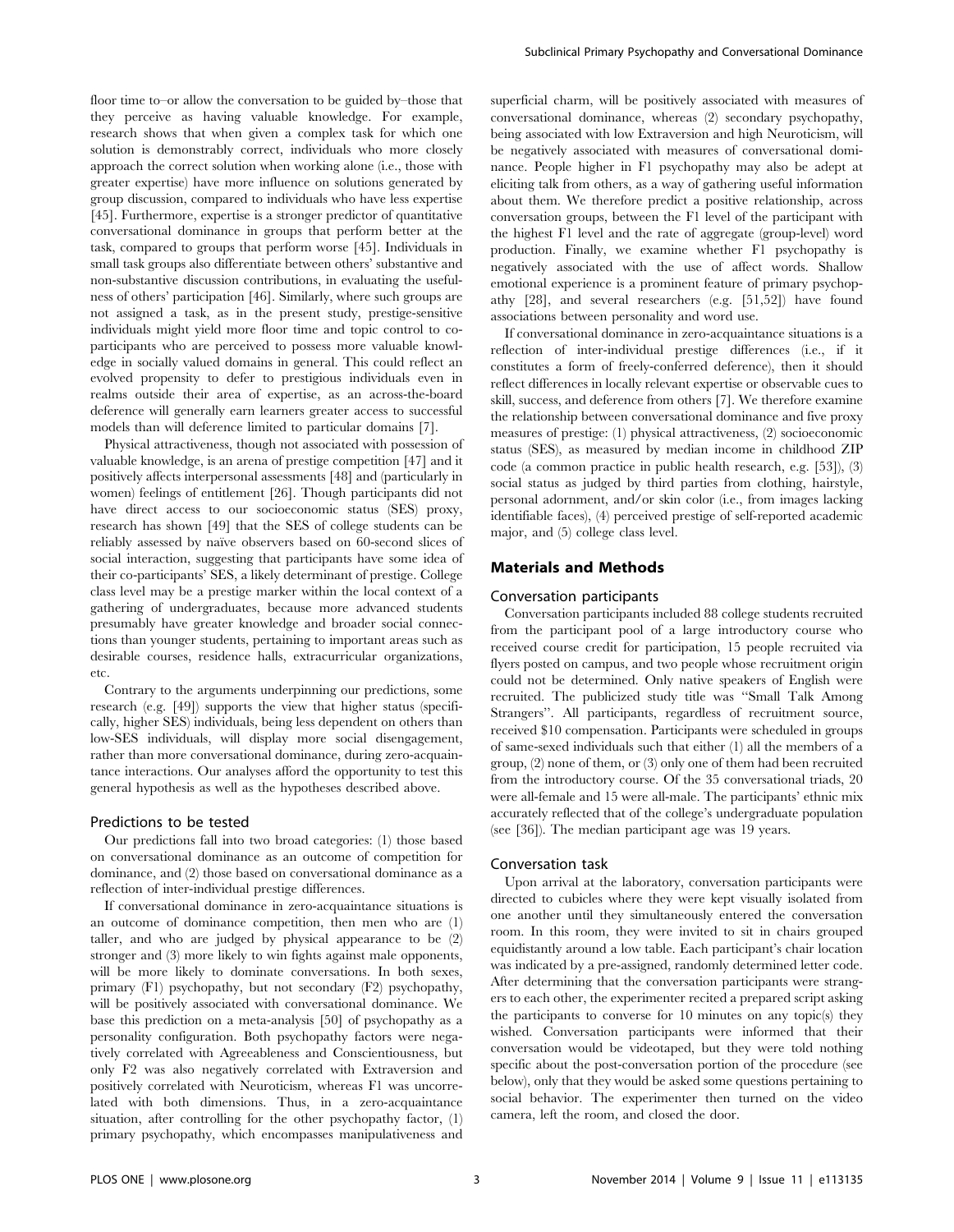## Other data collected from conversation participants

At the end of the 10 minute period, an experimenter re-entered the conversation room and asked the participants to return to their cubicles and not to interact for the remainder of the experiment. Seated at laptops, participants were instructed to begin the questionnaire phase of the experiment. First, each participant played a one-shot prisoner's dilemma game, with \$6–12 at stake, toward each of her co-participants (for these results see [36]). Second, participants were asked to complete the Levenson Self-Report Psychopathy Scale (LSRP), a 26-item instrument [29]. The items elicit agreement or disagreement on a 4-point Likert scale with statements such as ''I let others worry about higher values; my main concern is with the bottom line'' and ''I am often bored''. The LSRP has been found to reproduce the hypothesized twofactor structure of psychopathy (see above); 16 items load on F1 and 10 items load on F2. The LSRP predicts performance on a psychopathy-linked response modulation task in undergraduate populations [33]. After completing the LSRP, participants were asked to indicate their age, sex, ethnicity, and childhood ZIP code or hometown. The entire procedure was programmed and conducted with the software z-Tree version 2.1 [54]. Finally, participants were photographed individually (clothed full-body photographs), after being instructed to assume a relaxed, neutral facial expression, using a Sony DCS-W200 12 megapixel  $(4000\times3000)$  camera. Photographs were taken without flash, in day white florescent light (N 4600–5400 K), at a distance of 2.15 m using a focal length of 7.6–8.0 mm. We took two photographs of each participant, and used the one that we judged to be of higher quality (sharper focus, more neutral expression, etc.).

## Raters

Four sets of participants judged attributes of the conversation participants. Attractiveness raters judged facial attractiveness, formidability raters judged strength or fighting ability, prestige raters judged the prestige of academic majors claimed by conversation participants, and social status raters judged pairs of conversation co-participants with respect to relative social status. Characteristics of the rater samples are described in text S1.

## Rater stimuli and procedures

Complete details regarding the stimuli presented to raters, and the procedures by which raters judged the stimuli, are presented in text S1. Briefly, stimuli presented to the attractiveness raters were faces cropped from the full-body photographs taken of the conversation participants. They were rated on a 6-point Likert scale. The formidability raters used a 7-point Likert scale to rate the physical strength or fighting ability of full-body images deidentified by blurring the face in order to protect participants' privacy during online presentation. Prestige raters rank-ordered the prestige of the 39 academic majors that were claimed by at least one conversation participant. Social status raters viewed pairs (comprised of two participants drawn from the same conversation triad) of the same de-identified full-body images that were presented to the formidability raters, and were asked to compare the two people in terms of social status on a 7-point Likert scale. Finally, a research assistant used the full-body images, and a metric marker on the wall in front of which conversation participants had been photographed, to estimate each participant's height.

## Ethics Statement

All procedures were approved by the UCLA Institutional Review Board (Approvals #G07-10-097-01 to -04; #G10-01-004- 01; #10-000371; and #10-001179). With the exceptions of the formidability raters and the prestige raters, written informed consent was obtained from all participants in accordance with the terms of these approvals. Because the formidability raters were internet respondents, and the prestige raters provided no individually identifying information, and because the procedures were judged to entail minimal risk, the UCLA IRB exempted those studies from the requirement of written informed consent. Formidability raters read a consent statement and clicked a link to begin the survey, thereby indicating their consent.

## Data archiving

Data for the study described in this paper are archived at [www.](www.escholarship.org/uc/item/2bx584t4) [escholarship.org/uc/item/2bx584t4.](www.escholarship.org/uc/item/2bx584t4)

## Conversation transcription and coding

Because of the large time and training investment required to transcribe conversational material at the desired level of detail (see below), a portion of each 10-minute conversation was pre-selected for transcription and further analysis. This portion always included the first 60 seconds of the conversation. Two additional transcription periods of at least one minute duration were randomly chosen from minutes 1–5 and 5–10, respectively, of each conversation. The amount of time transcribed per 10-minute conversation ranged from 3.02–5.57 minutes  $(M = 4.08, SD = 0.68$  minutes). See [36] for more details.

Author JHM transcribed this material using the Conversation Analysis transcription system originally developed by Jefferson [55]. This transcription system includes finely detailed recording of the onsets and offsets of speech overlaps. Approximately one hour of work is required to transcribe one minute of talk, and the technique requires extensive specialized training [56,57]. While ignorant of the participants' LSRP responses and all other postconversation responses, JHM coded the transcribed portions of the conversations for the occurrence of a number of features, including interruptions, which were defined as overlaps beginning at points that are not transition-relevant. Most overlaps begin at points when the second speaker may reasonably project that the first speaker has finished, or is about to finish, a turn [55]. Cues to projectable turn completion (and hence transition-relevance) may be grammatical or prosodic, but fundamentally a turn is projectable as complete when a listener can infer that its social action (asking, telling, assessing, etc.) is finished or nearly finished.

JHM also coded the transcribed conversation segments for the occurrence of sequence starts. These were defined as initiations of any of the following sequence types (see [58]): Greeting-greeting; self-introduction-self-introduction; self-description-self-description; question-answer; assessment-assessment; telling-acknowledgment; telling-telling; complaint-response; and self-deprecation-response. A research assistant was trained in the coding scheme and was assigned nine randomly chosen conversations for which to independently code sequence starts to check rater reliability.

Finally, to measure the frequency of affect words produced by each participant, we constrained the transcriptions to yield only English words spelled as indicated in the Linguistic Inquiry and Word Count (LIWC) 2007 program dictionary [59]. The LIWC calculates, for a sample of speech or text, the proportion of words in a text that fall into each of 67 categories, not all of which are mutually exclusive.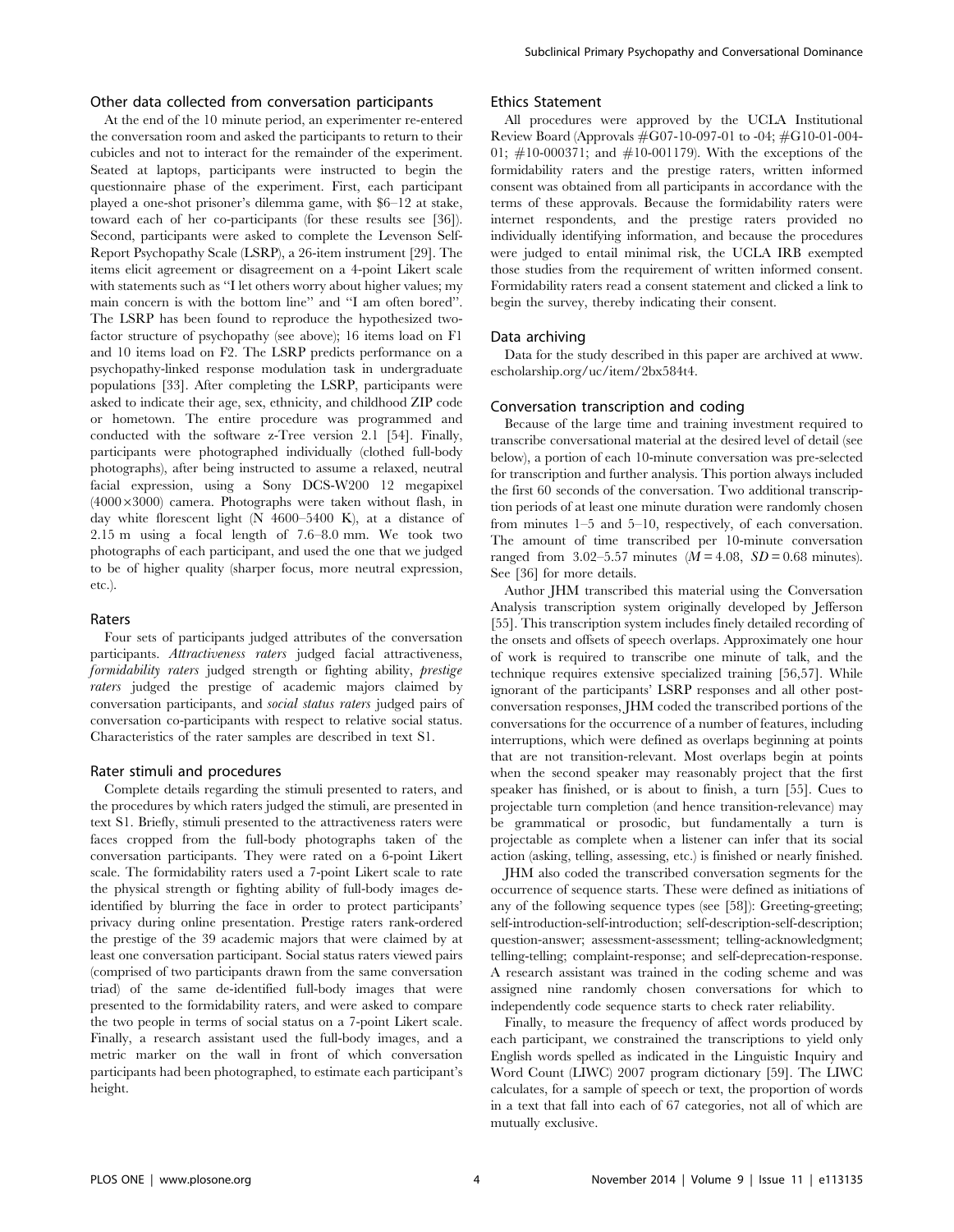## Data analysis

Dependent measures. The three conversational dominance measures were calculated as (1) an individual's proportion of the triad's words uttered, hereafter proportion of words uttered (quantitative dominance), (2) proportion of the triad's sequence starts performed, hereafter proportion of sequence starts (sequential dominance), and (3) interruptions performed per transcribed minute, hereafter interruption rate (participatory dominance). To control for baseline talkativeness with respect to sequence starts and interruptions, we also constructed two conversational dominance measures that controlled for word production: (A) sequence starts per word produced (multiplied by 100 for ease of viewing), and (B) interruptions performed per word produced (also multiplied by 100). Finally, because interruption rate (skew $ness = 1.87$  and interruptions per word (skewness = 1.64) were strongly right-skewed, they were Box-Cox transformed before regression analysis.

Independent variables: dominance competition predictions. Conversation participants' strength and fighting ability scores were calculated as the mean rating, across formidability rates, of each attribute. Strength, fighting ability and estimated height were standardized (converted to Z-scores) separately within each gender. Because participants were wearing their own clothing rather than assigned, invariant clothing (as in [24]), we examined whether upper body clothing type (longsleeved, short-sleeve or tank-top) affected strength or fighting ability ratings and/or their relationships with conversational dominance measures. Each conversation participant's total LSRP score, Factor 1 LSRP score, and Factor 2 LSRP score were first calculated as the mean response across all relevant LSRP items. LSRP scores were standardized across the entire sample.

Independent variables: prestige difference predictions. Conversation participants' facial attractiveness scores were calculated as the mean rating across attrativeness raters. These scores were standardized separately within each gender. We used the median ranking of each conversation participant's academic major as her major prestige score. For every participant who provided a childhood ZIP code  $(N = 101)$ , we consulted the U.S. Census Bureau's 2000 database (U.S. Census Bureau) to find that ZIP code's median annual household income. We did not standardize this variable. Perceived status differences (from the de-identified full-body images) were standardized.

Reliability. We assessed some inter-rater reliabilities using a model of intra-class correlation for random effects based on repeated measures ANOVA [60]. Specifically, employing the icc23 command in Stata 12.0, we used the two-way mixed model (ICC [3, k]) in which stimuli are random, but raters are fixed. The inter-rater reliability of the academic major prestige rankings was assessed using Cronbach's alpha.

Statistical tests of predictions. To assess relationships among independent variables, and to assess relationships among the three conversational dominance measures, we calculated Pearson correlation coefficients when only interval-scale variables were involved, and Spearman's (nonparametric) rank correlation coefficients for all tests including the academic major prestige rank variable. As a first step toward assessing relationships between independent variables and conversational dominance measures, we used univariate linear regressions. To examine effects of facial attractiveness and physical formidability on conversational dominance, we ran four sets of analyses. First, we used, as data points, individual participants' scores on all independent variables (attractiveness, height, strength, fighting ability, prestige measures) and uncorrected dependent variables (proportion of words uttered, proportion of sequence starts, and interruption rate). Second, reasoning that participants' conversational behavior might be affected by their assessment of co-participants' facial attractiveness and/or physical formidability relative to their own, we used dyads as data points, and examined relationships among the difference scores in one independent variable (e.g., the difference between  $A$ 's and B's attractiveness scores) and one uncorrected dependent variable (e.g., the difference between proportion of sequence starts by  $A$  and by  $B$ ). Third, we examined relationships between individual attractiveness and formidability scores (independent variables) and the two conversational dominance measures that were corrected for overall word production: (1) interruptions performed per word uttered, and (2) sequence starts begun per word uttered. Finally, we ran analyses using dyadic difference scores of the word-count-corrected measures.

In all regression analyses in which the scores of individuals or dyads within a conversational triad were not independent, we calculated robust standard errors of the regression coefficients, clustering by conversational triad. Variables with non-independent scores include all those involving proportion of words uttered, proportion of sequence starts, and all dyadic difference scores. All tests were two-tailed. We used Bonferroni-corrected  $\alpha$  levels whenever we carried out multiple tests of the same hypothesis.

Finally, we ran multivariate models, using independent variables that successfully predicted our dependent variables, and used Akaike's Information Criterion (AIC: [61]) to assess the relative quality of these models. In a comparison between two models predicting the same dependent variable, a lower AIC score indicates a better approximation to underlying causal processes without over-fitting to the data.

## Results

## Reliability

Inter-rater reliability of the coding of interruptions is reported in [36]. Records of the number of words produced by each participant  $(N = 18)$  were strongly correlated between the two coders  $(r=0.99)$ . Records of the number of sequence starts produced by each participant  $(N = 27)$  were acceptably correlated between the two coders  $(r= 0.75)$ . Intra-class correlation analyses yielded a reliability (ICC [3, k]) across raters of 0.89 for mean attractiveness ratings of conversational participants, 0.94 for mean male strength ratings, 0.79 for mean male fighting ability ratings, 0.84 for mean female strength ratings, 0.86 for mean female fighting ability ratings, and 0.70 for relative status within conversation dyads. Of the 42 conversation participants whose height was estimated by both author MG and the research assistant, height estimates were within 1 cm for 40 (95%) of them. Cronbach's alpha for the prestige raters' rankings of academic majors was 0.90.

## Associations among independent variables

Interval-scale independent variables included estimated height, mean rated strength, mean rated fighting ability, mean rated attractiveness, total LSRP score, F1 LSRP score, F2 LSRP score, and median income of childhood ZIP code. Perceived strength and perceived fighting ability were strongly positively correlated in both women  $(N = 60, r = 0.74, P < 0.001)$  and men  $(N = 45,$  $r = 0.77$ ,  $P \le 0.001$ ). F1 and F2 LSRP were significantly correlated with each other  $(N = 105, r = 0.38, P \le 0.001)$  and, unsurprisingly, with total LSRP (F1:  $r = 0.93$ ; F2:  $r = 0.70$ ; both  $P \le 0.001$ ). Considering both sexes of conversation participants, we found no other significant correlations. Among females only, taller individuals were judged to be stronger  $(r=0.25, P=0.05)$  and to have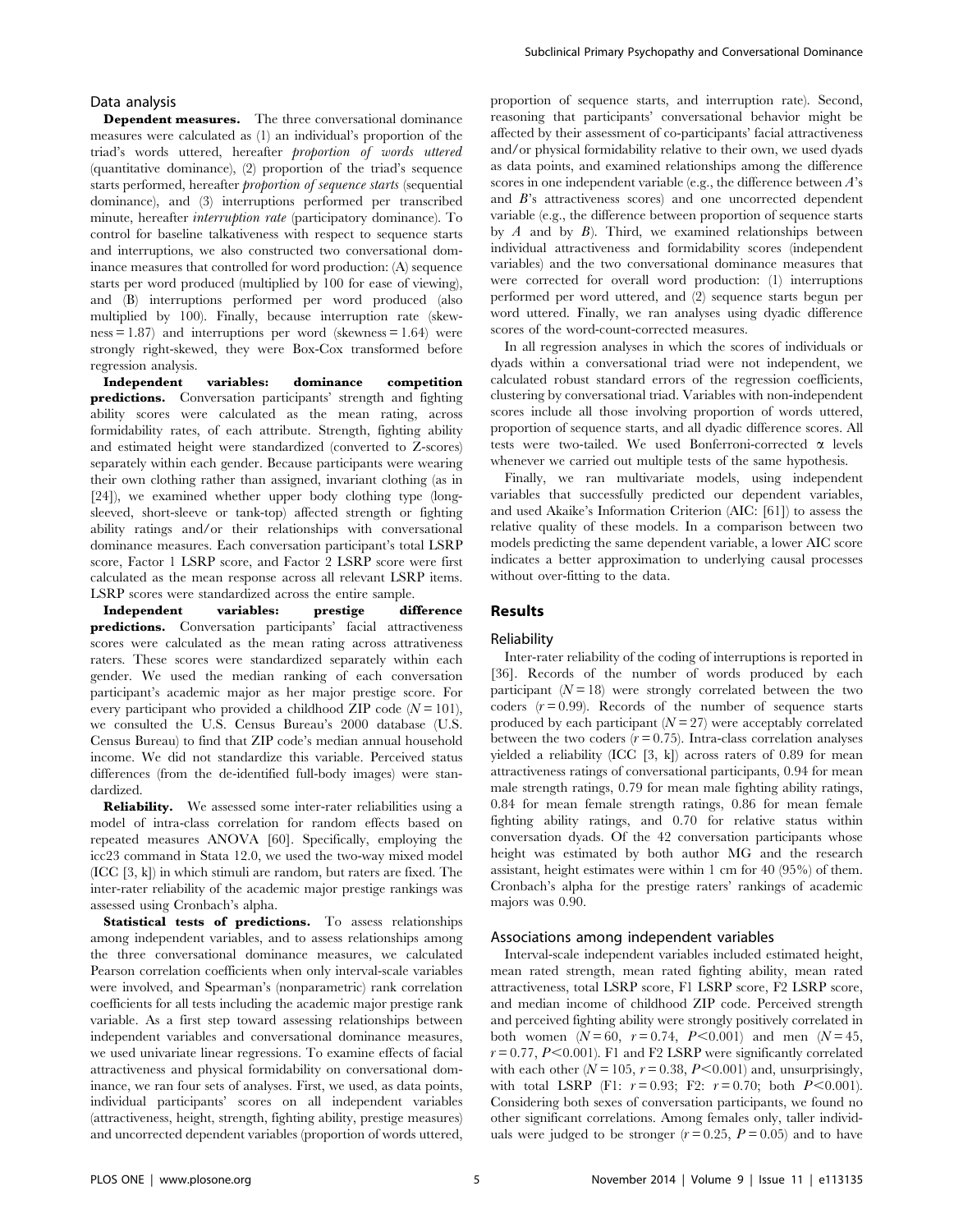greater fighting ability  $(r = 0.27, P \le 0.05)$ . Among males only, individuals with greater fighting ability had higher F2 LSRP scores  $(r = 0.33, P \le 0.05)$ , whereas taller men had lower F1 LSRP scores  $(r = -0.33, P < 0.05)$ . We used a non-parametric correlation (Spearman's rho) to test for associations between median prestige rank of academic major and the other independent variables. None of these correlations was significant at the individual level. At the level of within-dyad differences, the individual with the more prestigious major was actually viewed as having lower status than the individual with the less prestigious major  $(N = 91$ ,  $p = 0.222$ ,  $P \le 0.05$ ).

#### Correlations among conversational dominance measures

Among individuals, proportion of words uttered was strongly correlated with proportion of sequence starts  $(N = 105, r = 0.57,$ one-tailed  $P<0.001$ ) and significantly though less strongly with interruptions performed per minute  $(r = 0.17, P = 0.04)$ . Proportion of sequence starts was uncorrelated with interruption rate  $(r = 0.06, P = 0.27).$ 

## Physical formidability and conversational dominance

Generally, there were no reliable effects of physical formidability on conversational dominance. Table 1 shows regression coefficients and 95% confidence intervals for all 15 tests of this general relationship in male individuals, while Table 2 shows the same analyses for male dyadic difference scores. No relationship was significant (i.e., all confidence intervals included zero), and 5 of the relationships were negative. Though we had made no predictions about female physical formidability and conversational dominance, we carried out the same regressions for females, again finding no results that approached significance. Uncontrolled variation in upper body clothing type (cf. [24]) did not appear to be responsible for these null results (see text S2).

## Prestige measures and conversational dominance

There were no reliable effects of facial attractiveness on conversational dominance. Table 3 shows regression coefficients and 95% confidence intervals for all 10 tests of this general relationship in women, while Table 4 shows the same analyses for men. No relationship was significant (i.e., all confidence intervals included zero), and 10 of the relationships (7 in women, 3 in men) were negative.

There were no significant relationships between median household income and either proportion of words uttered or interruption rate. Participants from wealthier ZIP codes performed fewer sequence starts  $(N = 101, \beta = -0.0015 \pm 0.0005,$  $P = 0.008$ , Bonferroni-adjusted  $\alpha$  for three tests = 0.017). To aid interpretation of effect sizes, ZIP code median income was not standardized. Thus, this result means that for every additional \$1000 in median annual household income, a conversation participant's expected proportion of sequence starts decreased by 0.0015. Sequence starts per word uttered was also negatively associated with ZIP code median income  $(\beta = -0.010 \pm 0.004$ ,  $P = 0.014$ ). Results of dyadic difference scores were consistent with these findings: the participant from a higher income ZIP code tended to produce a smaller proportion of sequence starts compared to his or her co-participant from the lower-income ZIP code  $(\beta = -0.004 \pm 0.001, P = 0.006)$ , even when corrected for number of words uttered  $(\beta = -0.0171 \pm 0.008, P = 0.032)$ , though the latter result is not significant after Bonferroni adjustment. Dyadic difference score analysis also revealed a trend for the participant from the higher income ZIP code to produce a smaller proportion of words compared to his or her co-participant from the lower-income ZIP code ( $\beta$  = -0.0023±0.001, P = 0.028). This trend was not significant after Bonferroni adjustment.

Perceived dyadic social status difference, as judged from the pairs of images of co-participants, was unrelated to dyadic difference in (1) proportion of words uttered ( $N = 105$ ,  $\beta = 0.046 \pm 0.032$ ,  $P = 0.16$ ),

Table 1. Linear regressions of conversational dominance variables on standardized male formidability variables.

| Independent variable       | <b>Dependent variable</b>          | $\beta$ ± robust SE | 95% CI         |
|----------------------------|------------------------------------|---------------------|----------------|
| Height                     | Words <sup>a</sup>                 | $-0.02 \pm 0.02$    | $-0.07 - 0.02$ |
| Height                     | Interruptions <sup>b</sup>         | $0.00 \pm 0.13$     | $-0.25 - 0.26$ |
| Height                     | Sequence starts <sup>c</sup>       | $-0.02 \pm 0.02$    | $-0.06 - 0.02$ |
| Height                     | Interruptions/words <sup>d</sup>   | $0.06 \pm 0.21$     | $-0.29 - 0.63$ |
| Height                     | Sequence starts/words <sup>e</sup> | $-0.13 \pm 0.16$    | $-0.27 - 0.38$ |
| Perceived strength         | Words <sup>a</sup>                 | $0.02 + 0.02$       | $-0.03 - 0.07$ |
| Perceived strength         | Interruptions <sup>b</sup>         | $0.17 \pm 0.12$     | $-0.08 - 0.41$ |
| Perceived strength         | Sequence starts <sup>c</sup>       | $0.04 + 0.03$       | $-0.02 - 0.10$ |
| Perceived strength         | Interruptions/words <sup>d</sup>   | $0.07 \pm 0.16$     | $-0.25 - 0.40$ |
| Perceived strength         | Sequence starts/words <sup>e</sup> | $0.12 \pm 0.12$     | $-0.15 - 0.38$ |
| Perceived fighting ability | Words <sup>a</sup>                 | $-0.02 \pm 0.02$    | $-0.07 - 0.03$ |
| Perceived fighting ability | Interruptions <sup>b</sup>         | $0.02 \pm 0.13$     | $-0.24 - 0.27$ |
| Perceived fighting ability | Sequence starts <sup>c</sup>       | $0.02 \pm 0.04$     | $-0.05 - 0.10$ |
| Perceived fighting ability | Interruptions/words <sup>d</sup>   | $-0.05 \pm 0.20$    | $-0.48 - 0.38$ |
| Perceived fighting ability | Sequence starts/words <sup>e</sup> | $0.20 \pm 0.13$     | $-0.07 - 0.47$ |

N=45 individuals.<br><sup>a</sup>proportion of triad's words uttered.

**binterruptions per transcribed minute, Box-Cox transformed.** 

c proportion of triad's sequence starts.

dinterruptions performed per word uttered×100, Box-Cox transformed.<br>Economics starts per word uttered×100.

 $\epsilon$  sequence starts per word uttered $\times$ 100.

doi:10.1371/journal.pone.0113135.t001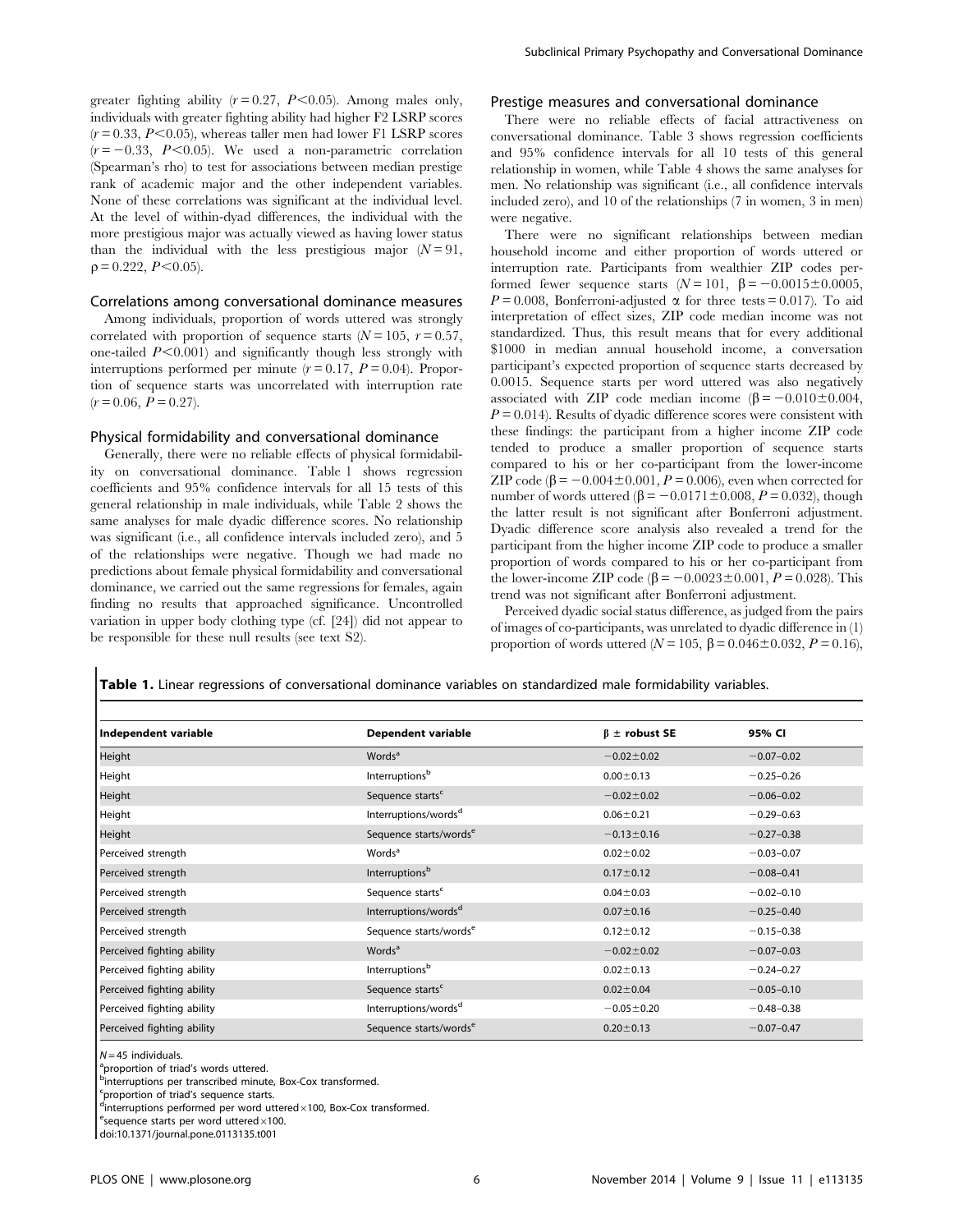Table 2. Linear regressions of conversational dominance variables on standardized male formidability variables.

| Independent variable       | <b>Dependent variable</b>          | $\beta$ ± robust SE | 95% CI         |
|----------------------------|------------------------------------|---------------------|----------------|
| Height                     | Words <sup>a</sup>                 | $-0.03 \pm 0.03$    | $-0.10 - 0.04$ |
| Height                     | Interruptions <sup>b</sup>         | $0.23 \pm 0.36$     | $-0.54 - 1.00$ |
| Height                     | Sequence starts <sup>c</sup>       | $-0.02 \pm 0.03$    | $-0.08 - 0.03$ |
| Height                     | Interruptions/words <sup>d</sup>   | $0.08 + 0.19$       | $-0.32 - 0.48$ |
| Height                     | Sequence starts/words <sup>e</sup> | $-0.13 \pm 0.18$    | $-0.53 - 0.26$ |
| Perceived strength         | Words <sup>a</sup>                 | $0.03 \pm 0.04$     | $-0.05 - 0.11$ |
| Perceived strength         | Interruptions <sup>b</sup>         | $0.07 \pm 0.29$     | $-0.56 - 0.71$ |
| Perceived strength         | Sequence starts <sup>c</sup>       | $0.07 + 0.04$       | $-0.01 - 0.15$ |
| Perceived strength         | Interruptions/words <sup>d</sup>   | $-0.17 \pm 0.24$    | $-0.68 - 0.35$ |
| Perceived strength         | Sequence starts/words <sup>e</sup> | $0.09 + 0.23$       | $-0.39 - 0.58$ |
| Perceived fighting ability | Words <sup>a</sup>                 | $-0.03 \pm 0.05$    | $-0.13 - 0.07$ |
| Perceived fighting ability | Interruptions <sup>b</sup>         | $-0.25 \pm 0.30$    | $-0.89 - 0.39$ |
| Perceived fighting ability | Sequence starts <sup>c</sup>       | $0.04 \pm 0.05$     | $-0.08 - 0.16$ |
| Perceived fighting ability | Interruptions/words <sup>d</sup>   | $-0.28 \pm 0.21$    | $-0.73 - 0.17$ |
| Perceived fighting ability | Sequence starts/words <sup>e</sup> | $0.28 + 0.21$       | $-0.18 - 0.74$ |

 $N = 45$  dyadic difference scores.

<sup>a</sup>proportion of triad's words uttered.

**b**interruptions per transcribed minute.

<sup>c</sup>proportion of triad's sequence starts.

dinterruptions performed per word uttered  $\times$ 100.

 $e$ sequence starts per word uttered $\times$ 100.

doi:10.1371/journal.pone.0113135.t002

(2) interruption rate  $(\beta = 0.472 \pm 0.288, P = 0.11)$ , (3) proportion of sequence starts  $(\beta = -0.026 \pm 0.04, P = 0.519)$ , (4) interruptions per word uttered ( $\beta$  = -0.186 $\pm$ 0.150, P = 0.224) and (5) sequence starts per word uttered  $(\beta = 0.094 \pm 0.236, P = 0.692)$ .

There were no significant effects of median academic major prestige ranking on the five conversational dominance measures  $(N = 99)$  at either the individual or dyadic difference level (maximum value of  $\rho$ : 0.042). Of the 105 conversation participants, 98 (93.3%) announced their class level at some point during the conversation. In 23 of the 35 triads, one participant was at a more advanced class level than either of his or her co-participants. These more advanced students produced a marginally higher proportion of their triad's words than did the less advanced students of these triads  $(N_{\text{advanced}}= 23, \ N_{\text{non-advanced}}= 46,$  $M_{\text{advanced}} = 0.377, M_{\text{non-advanced}} = 0.312, t = 1.92, P = 0.058, Co$ hen's  $d = 0.48$ ). Relative class level was not associated with proportion of sequence starts or interruption rate, whether or not these measures were corrected for number of words uttered.

## Psychopathy factors and conversational dominance

Individuals with higher F1 LSRP scores produced a higher proportion of their conversational triad's words  $(N = 105,$  $\beta = 0.035 \pm 0.012$ ,  $P = 0.005$ ; Figure 1) and a higher proportion of sequence starts  $(\beta = 0.050 \pm 0.021, P = 0.025)$ , but did not produce more interruptions per minute  $(\beta = 0.155 \pm 0.10,$  $P = 0.134$ ), sequence starts per word uttered ( $\beta = 0.168 \pm 0.111$ ,

|  |  | <b>Table 3.</b> Linear regressions of conversational dominance variables on standardized female facial attractiveness. |  |  |  |  |  |
|--|--|------------------------------------------------------------------------------------------------------------------------|--|--|--|--|--|
|--|--|------------------------------------------------------------------------------------------------------------------------|--|--|--|--|--|

|                                    | <b>Individuals</b>  |                |                     | Dyadic difference scores |  |  |
|------------------------------------|---------------------|----------------|---------------------|--------------------------|--|--|
|                                    | $\beta$ ± robust SE | 95% CI         | $\beta$ ± robust SE | 95% CI                   |  |  |
| Independent variable               |                     |                |                     |                          |  |  |
| <b>Words</b> <sup>a</sup>          | $0.00 \pm 0.01$     | $-0.03 - 0.03$ | $0.02 \pm 0.03$     | $-0.04 - 0.07$           |  |  |
| Interruptionsb                     | $-0.06 \pm 0.11$    | $-0.28 - 0.16$ | $-0.32 \pm 0.29$    | $-0.94 - 0.29$           |  |  |
| Sequence starts <sup>c</sup>       | $0.00 + 0.02$       | $-0.04 - 0.04$ | $-0.01 \pm .03$     | $-0.08 - 0.07$           |  |  |
| Interruptions/words <sup>d</sup>   | $-0.12 \pm 0.13$    | $-0.38 - 0.15$ | $-0.18 \pm 0.14$    | $-0.47 - 0.12$           |  |  |
| Sequence starts/words <sup>e</sup> | $-0.07 \pm 0.10$    | $-0.29 - 0.15$ | $v0.18 \pm 0.28$    | $-0.77 - 0.41$           |  |  |

 $N = 60$  for both individuals and dyadic difference scores.

<sup>a</sup>proportion of triad's words uttered.

 $\overline{\phantom{a}}$ 

**b**interruptions per transcribed minute, Box-Cox transformed.

<sup>c</sup>proportion of triad's sequence starts.

dinterruptions performed per word uttered×100, Box-Cox transformed.<br>Esequence starts per word uttered×100

 $e$ <sup>e</sup>sequence starts per word uttered $\times$ 100.

doi:10.1371/journal.pone.0113135.t003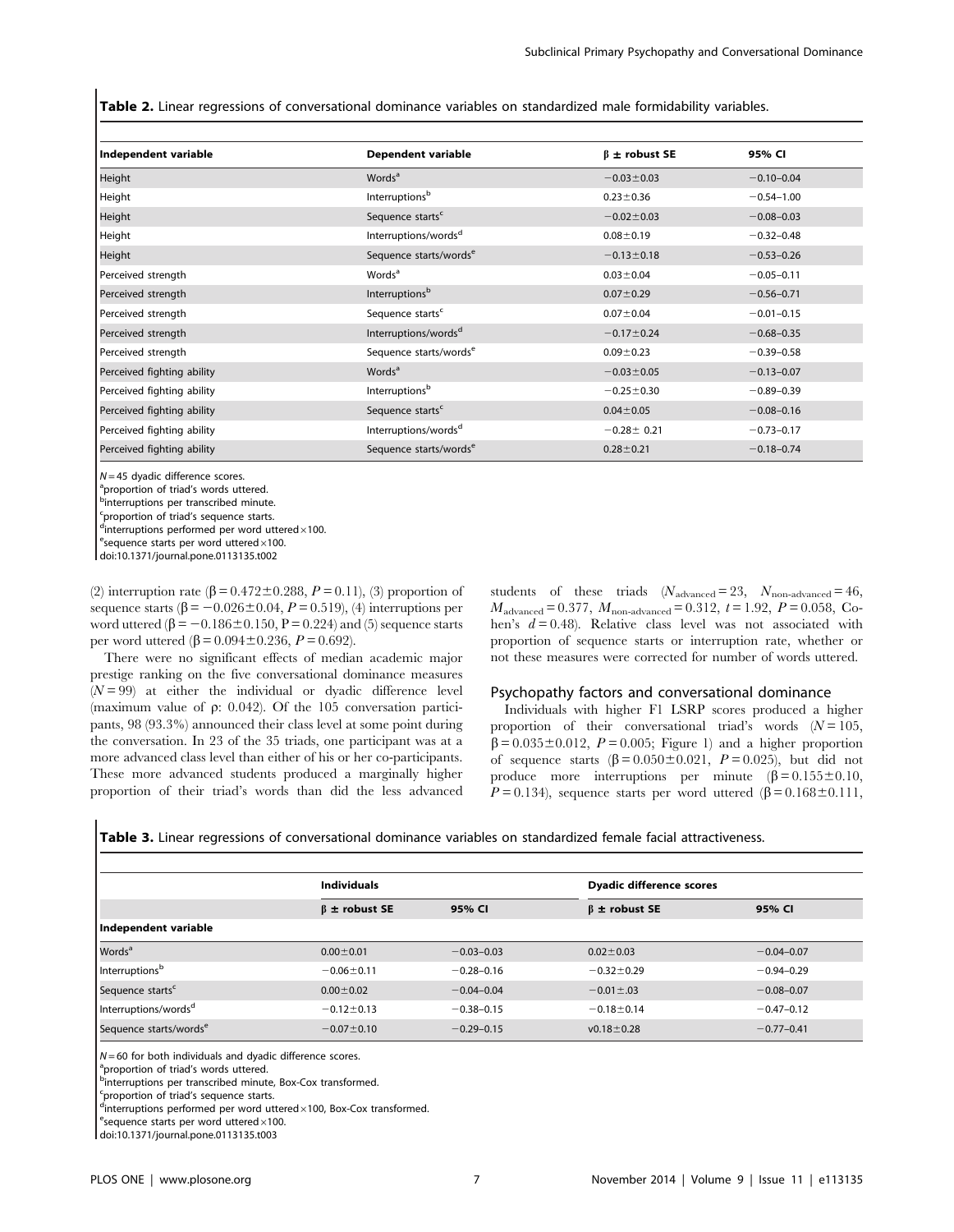Table 4. Linear regressions of conversational dominance variables on standardized male facial attractiveness.

|                                    | <b>Individuals</b>  |                | Dyadic difference scores |                |  |
|------------------------------------|---------------------|----------------|--------------------------|----------------|--|
|                                    | $\beta$ ± robust SE | 95% CI         | $\beta$ ± robust SE      | 95% CI         |  |
| Independent variable               |                     |                |                          |                |  |
| <b>Words</b> <sup>a</sup>          | $0.00 \pm 0.02$     | $-0.05 - 0.04$ | $0.02 \pm 0.03$          | $-0.04 - 0.07$ |  |
| Interruptionsb                     | $0.08 + 0.13$       | $-0.18 - 0.33$ | $0.09 \pm 0.42$          | $-0.81 - 0.98$ |  |
| Sequence starts <sup>c</sup>       | $-0.01 \pm 0.02$    | $-0.07 - 0.04$ | $-0.03 \pm 0.05$         | $-0.12 - 0.07$ |  |
| Interruptions/words <sup>d</sup>   | $0.11 \pm 0.16$     | $-0.22 - 0.44$ | $0.39 + 0.19$            | $-0.02 - 0.81$ |  |
| Sequence starts/words <sup>e</sup> | $-0.10 \pm 0.16$    | $-0.45 - 0.24$ | $0.10 \pm 0.27$          | $-0.48 - 0.68$ |  |

 $N = 45$  for both individuals and dyadic difference scores.

aproportion of triad's words uttered.

**binterruptions per transcribed minute, Box-Cox transformed.** 

<sup>c</sup>proportion of triad's sequence starts.

dinterruptions performed per word uttered×100, Box-Cox transformed.<br>Esequence starts per word uttered×100

 $e$ sequence starts per word uttered $\times$ 100.

doi:10.1371/journal.pone.0113135.t004

 $P = 0.144$ ) or interruptions per word uttered ( $\beta = 0.087 \pm 0.116$ ,  $P = 0.457$ ). In contrast, when we carried out the same analyses using F2 LSRP scores, we found no relationship to any measure of conversational dominance (proportion of words:  $\beta = 0.011 \pm 0.012$ ,  $P = 0.373$ ; proportion of sequence starts:  $\beta = 0.003 \pm 0.018$ ,  $P = 0.884$ ; interruption rate:  $\beta = 0.006\pm0.055$ ,  $P= 0.911$ ). Moreover, a multiple regression analysis revealed that, with the other psychopathy factor held constant, the two factors had opposing significant effects on proportion of words produced (F1: partial  $\beta = 0.046 \pm 0.014$ ,  $P = 0.002$ ; F2: partial  $\beta$  = -0.029±0.013, P = 0.032). Primary psychopathy was positively associated, whereas secondary psychopathy was negatively associated, with proportion of words uttered. An analogous analyses of associations of the psychopathy factors with proportion of sequence starts produced a significant positive association with F1 LSRP, and a nonsignificant negative association with F2 LSRP (F1: partial  $\beta = 0.057 \pm 0.020$ ,  $P = 0.008$ ; F2: partial  $\beta = 0.019 \pm 0.012$ ,  $P = 0.137$ ).

The relationship between primary psychopathy and quantitative dominance was stronger than the relationship between class level and quantitative dominance (described above). A multiple regression of proportion of words uttered on relative class level (as a dichotomous variable: most senior or not) and F1 LSRP score revealed a significant effect of Factor 1 LSRP score with relative class level held constant ( $N = 69$ ,  $\beta = 0.038 \pm 0.01$ ,  $P = 0.002$ ), but no effect of relative class level controlling for F1 LSRP  $(\beta = 0.064 \pm 0.04, P = 0.130).$ 

When we regressed the aggregate (i.e., by all three participants) number of words produced per transcribed minute on the F1 LSRP score of the participant with the highest LSRP score in that triad, we found a trend toward a positive relationship  $(N = 35)$ ,  $\beta$  = 6.65 ± 3.30, P = 0.074). No such relationship was found with F2 LSRP  $(\beta = 1.74 \pm 5.92, P = 0.77)$ .

In the pooled sample, there was no significant relationship between F1 LSRP score and use of affect words  $(N = 105, \beta = -100)$  $0.26 \pm 0.22$ ,  $P = 0.24$ ; however, a model including (1) F1 LSRP, (2) sex and (3) their interaction as predictors revealed that (1) men used more affect words than women ( $\beta$  = -1.21±0.44, P = 0.007), (2) people higher on F1 LSRP used fewer affect words ( $\beta$  = - $0.66\pm0.28$ ,  $P= 0.02$ ), and (3) the interaction term was not a significant predictor of affect word use  $(\beta = 0.67 \pm 0.45, P = 0.14)$ . We found no relationships between F2 LSRP score and affect word use in either sex.

## Comparison among models using AIC

Among all possible bivariate and multivariate linear regression models, the lowest AIC value for predicting proportion of words produced included only two independent variables: F1 LSRP score (positive association) and F2 LSRP score (negative association). For predicting proportion of sequence starts per word uttered, two models yielded almost identical AIC values: a model including only childhood ZIP code median income (negative effect) and a model including F1 LSRP score (positive effect) and childhood ZIP code median income. For predicting interruptions performed per word uttered, no model approached statistical significance, so we did not compare AIC values among them.

## **Discussion**

Although a large literature has explored the manifestations of interpersonal dominance in face-to-face interaction [1,14], little is known about the determinants of conversational dominance in non-task-centered zero-acquaintance situations. This is a noteworthy gap in knowledge, as many real-life social encounters with strangers occur in non-instrumental, apparently low-stakes contexts – yet these may in the aggregate have long-term sociorelational and psychological consequences. In addition, few studies have investigated the patterning of verbal aspects of naturalistic conversation from an evolutionary perspective. In this paper, we used recent theoretical and empirical work from evolutionary social psychology to formulate and test several hypotheses about the relationships between (1) physical, personality, and statusrelated characteristics and (2) aspects of conversational dominance.

Our study is the first to report an association between conversational dominance, or indeed any quantified measure of natural verbal behavior, and any measure of psychopathy. Specifically, we found that individuals higher in primary (F1) LSRP psychopathy produced a higher proportion of their conversation triad's words, a higher proportion of sequence starts, and more interruptions per minute. We consider it highly unlikely that this association resulted from reverse causality (i.e., conversational dominance causing higher F1 LSRP scores) because (1) several studies have shown that the LSRP measures stable, realworld behavioral propensities (e.g. [33]) and (2) only three of the 16 F1 LSRP items are in any way related to verbal behavior. Furthermore, these findings are consistent with results linking psychopathy to a sense of grandiosity [27], self-perceived relative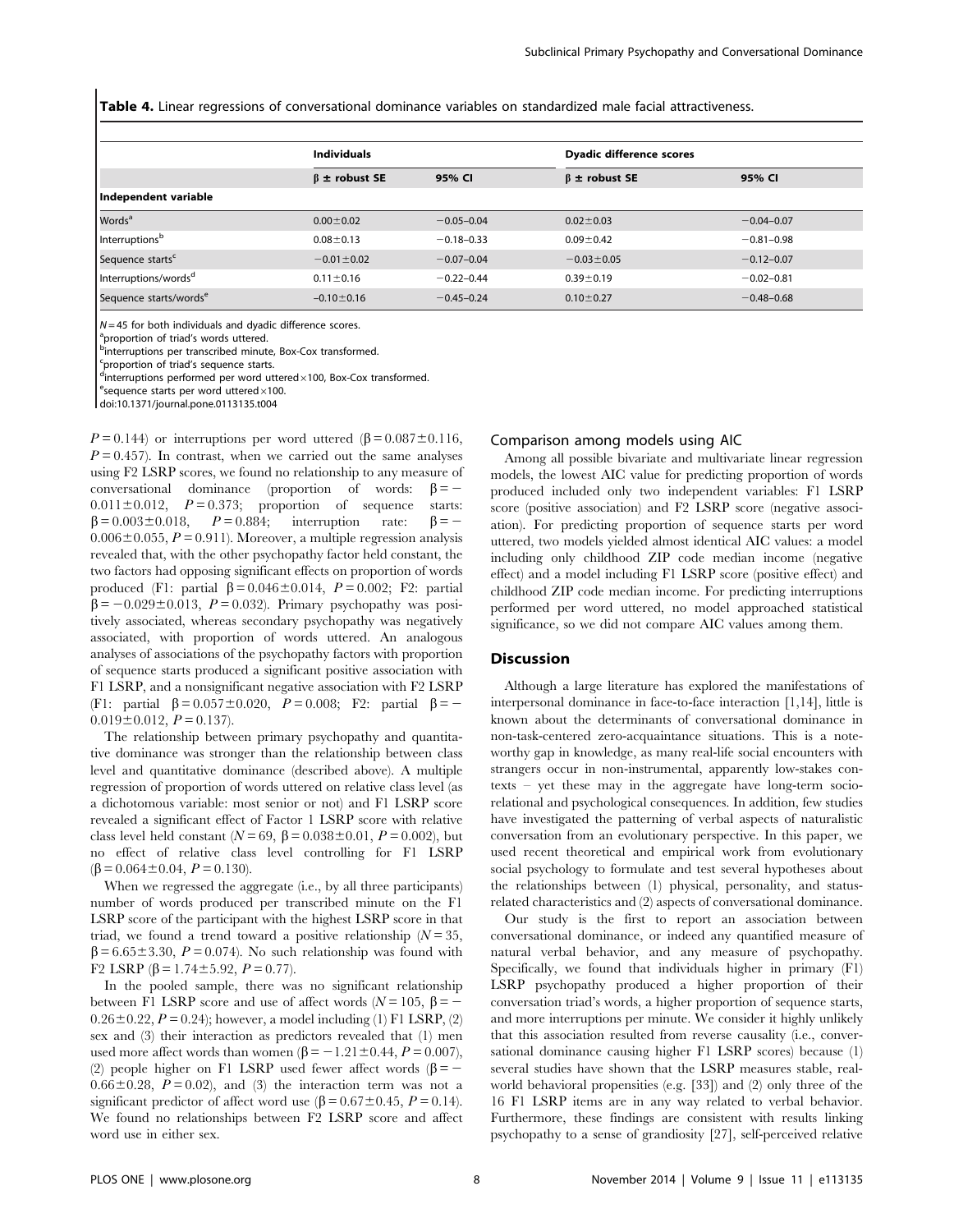

Figure 1. Regression of proportion of words uttered on F1 LSRP (psychopathy) score.  $N = 105$ . doi:10.1371/journal.pone.0113135.g001

rank [37], and Social Dominance Orientation [39]. Elsewhere [36], we reported that, in a post-conversation cooperative dilemma, those higher in F1 psychopathy were more likely to defect on individuals who had interrupted them more during the conversation, suggesting that those higher on F1 prefer to form asymmetrical relationships in which they can dominate.

The function of conversational dominance for those higher in primary psychopathy remains an open question. Our findings are consistent with research linking F1 or similar psychopathy factors to verbal intelligence as measured by standardized tests [42,43]. It is possible that individuals high in primary psychopathy are loquacious in any social situation, and this ''glib charm'' garners them social capital, which may be consistent with a strategy of pursuing status through prestige. However, in this same sample, we found that those higher in primary psychopathy were not more likely to receive cooperation from their conversation partners in an unannounced post-conversation social dilemma [36], possibly because interruptions were part of their conversational strategy. This suggests that others do not view such individuals as admirably successful models for deferential learning. One alternative is that individuals high in primary psychopathy specifically leverage opportunities to assess and manipulate new acquaintances by controlling conversations and gleaning useful information about them, that is, they use conversation as a means for exploitation, a pattern consistent with the pursuit of status through dominance.

Our experimental situation was framed as casual conversation, and thus lacked any overt cues of competition. Nonetheless, this situation affords proactive relational assessment. For example, conversational exchanges often included efforts by the speakers to identify common ground (e.g., shared academic majors, residence halls, etc.). We also found that F1 LSRP score was strongly negatively related to the probability of cooperating in the postconversation prisoner's dilemma, only when dyads discovered no common ground [36]. This suggests a readiness to defect on less

valuable relationship partners (i.e., individuals less likely to be encountered again) – an exploitative orientation consistent with a preference for dominance. Two other effects are consistent with this strategic account: First, the aggregate word-production rate of triads was marginally greater as a function of the F1 LSRP score of the triad member with the highest F1 LSRP score. This suggests that conversations including people higher in primary psychopathy are generally ''livelier'' than conversations lacking such people. Thus, in non-directed zero-acquaintance small group situations such as our experiment (analogous to, for example, a real-world meet-and-greet context), individuals high in primary psychopathy may both produce and elicit a lot of ''small talk'', and then subsequently use the information gathered for personal gain, disregarding the welfare of their interlocutors. Second, at least among males, those higher in primary psychopathy produced fewer affect words during the conversation, suggesting that their higher speech production was less about sharing their own appraisals than about extracting information from others.

Unlike primary psychopathy, secondary psychopathy did not correlate with conversational dominance in bivariate tests of association, and was negatively associated with proportion of words produced, holding constant the effects of F1 LSRP. This finding is consistent with the personality correlates of secondary psychopathy reported by Lynam and Derefinko [50]. We think that recently developed four-factor self-report psychopathy instruments (e.g. [62]) would reveal more finely differentiated relationships with conversational dominance in zero-acquaintance situations: specifically, we expect the interpersonal manipulation psychopathy factor to show the largest unique positive effect on conversational dominance.

One important direction for future research is to map the conditions under which primary psychopathic traits predict conversational dominance and the functional outcomes of floor and topic control. This should include studies across populations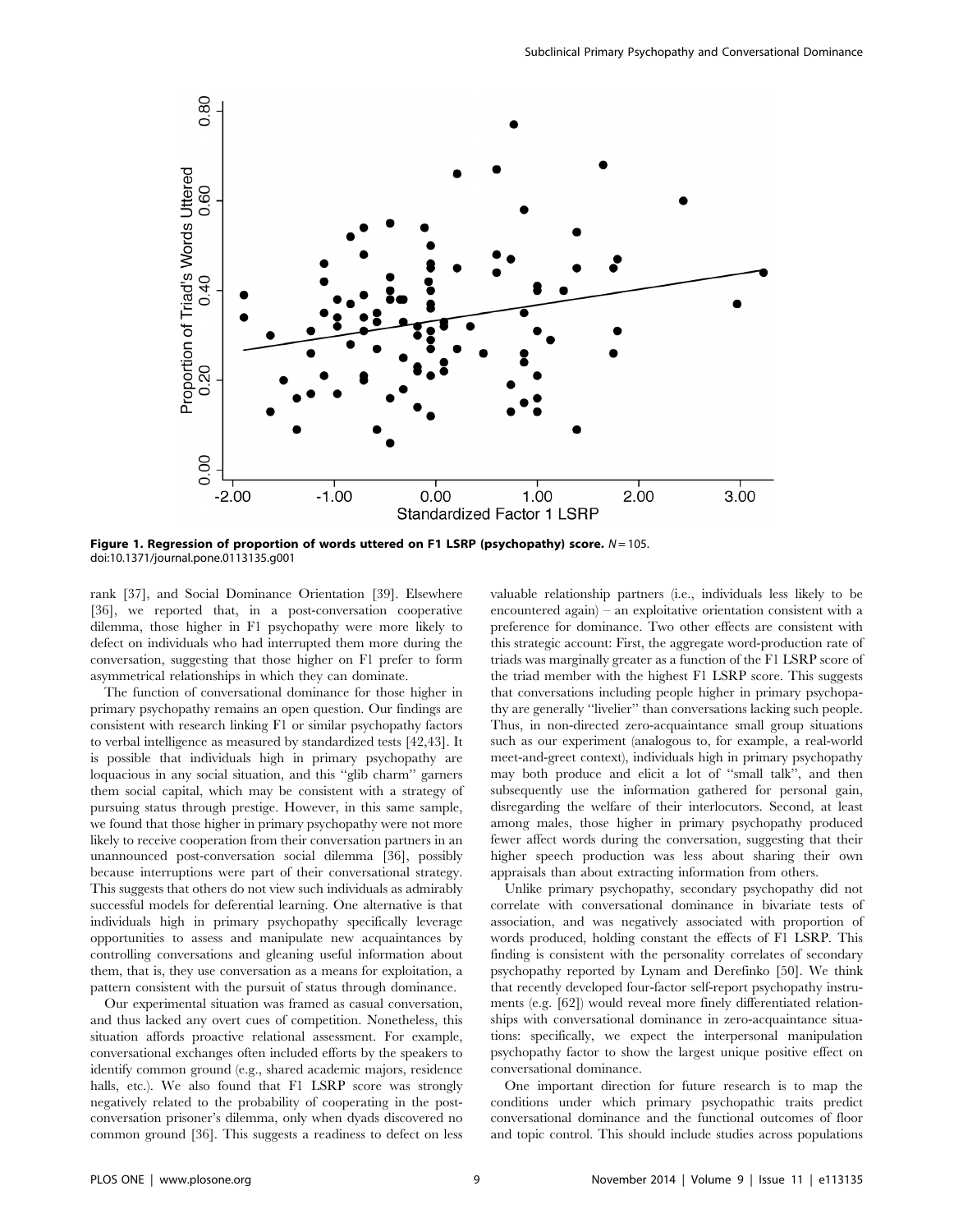varying in the frequency of first acquaintance situations (e.g., relational mobility) and in conversational norms marking status asymmetries and power distance. Clinical psychopathy has been linked to insensitivity to social norms [28], predicting invariant behavior across contexts, but subclinical primary psychopathy can also be theoretically and empirically associated with increased sensitivity and strategic responsiveness to social constraints (see [36]). Further, little is known about inter-cultural differences in the expression of psychopathic traits (but see [63]), especially in smallscale societies, where notions of prestige and dominance, and even personality structure [64] may differ from those documented in other populations.

We found no evidence that physical formidability was associated with attainment of any form of conversational dominance in either sex (quantitative, participatory, or sequential). Physically formidable participants were not more likely to defect in the one-shot prisoner's dilemma (PD) game that followed the conversation (unpublished data). Height and conversational dominance were not associated in either sex, despite potential taller individuals' greater physical formidability (but see [65]) or hypothesized greater cognitive ability [66]. These null results are probably not attributable to a lack of statistical power, because we failed to find even suggestive trends toward associations between physical formidability and conversational dominance.

Two recently published sets of findings [26,67] suggest that, even in social settings in which violence is culturally disvalued, male physical formidability affects sense of entitlement, competitiveness, and even views regarding egalitarianism and the justifiability of using military force. Our measurements of physical formidability were based solely on naïve respondents' ratings of images of clothed bodies, as opposed to more direct assessments. However, we found moderately high inter-rater reliability for both our strength and fighting ability judgments. We also found a strong positive correlation between these two judgments, which were made by non-overlapping sets of respondents. Finally, Sell et al. [24] found that people are somewhat accurate  $(r = .66)$  at judging others' physical strength based on images of bodies that did not include faces. (However, those stimulus images depicted shirtless men or women wearing standardized t-shirts – our stimulus images were of individuals wearing their own clothing).

Assuming that physical formidability does promote competitiveness and a sense of entitlement, our results indicate that our male conversation participants did not view their interaction as a competition for floor time or topic control. We suggest that both characteristics of our participant pool, and the experimental framing of the situation, account for the lack of relationships between male physical formidability and conversational dominance. Our participants, like those of Sell et al. [26] and Price et al. [67], were college students for whom status acquisition via physical intimidation is advantageous only under rare circumstances, which almost never include first-acquaintance situations governed by politeness norms [68]. In contrast to previous studies, our participants did not merely fill out questionnaires, but interacted face-to-face with peers. This interaction was specifically framed as ''small talk among strangers'', and we provided generic instructions to discuss classes, majors, hometowns, sports, movies, ''whatever''. This framing elicited a different set of motivations from the far more typical small group experiment, in which participants are asked to solve a specific problem or discuss a controversial topic (see references cited in [14]).

In our protocol, there was no exogenous incentive to compete for conversational control, nor to assert physical dominance in the pursuit of later advantage. Primary psychopathy, a personality trait associated with dominance striving, predicted conversational

dominance, but physical traits associated with successful dominance attainment did not. This is understandable if individuals who are motivated to employ dominance-relevant strategies simultaneously recognized that (1) the experimental situation was governed by norms that sharply proscribe the use of physical intimidation, and (2) the experimental situation afforded the gathering of information that could subsequently be employed to exploit others. An important question for future research is thus the range of cultural contexts and situational frames that lead more formidable men to dominate conversations. Possibly, putatively egalitarian contexts in general reduce the effects of formidability on conversational dominance. This may occur both situationally and chronically across populations. Our participants were well-educated members of large-scale societies and therefore unrepresentative, in some respects, of humans generally [69]. Interactions among strangers in our study population may have been governed by norms of equality that have emerged only with the development of large-scale, complex, market-integrated societies [69].

We also found no relationship, even at the trend level, between facial attractiveness and any aspect of conversational dominance in either sex. This result was somewhat surprising, because (1) runaway intra-sexual prestige competition, based on physical attractiveness, is particularly prevalent in contemporary U.S. society [47], (2) female attractiveness differences are known to affect zero-acquaintance conversational behavior [70] and (3) our participants apparently did attend to each other's attractiveness, because they were more likely to cooperate in the postconversation PD toward more attractive co-participants, even after controlling for several other variables that affected PD play [36]. Again, we draw attention to the participant pool and the experimental framing: both may have foregrounded norms that prioritize intellectual ability over physical attractiveness.

With few exceptions, conversational dominance was also not predicted by other prestige markers (i.e., natal SES, visual cues of high status, or pursuing a demanding and lucrative academic major). Although we have treated physical height as a contributor to physical formidability, there is evidence that it also contributes to prestige-based social status (reviewed in [71]) however, as previously noted, height too did not predict conversational dominance, suggesting that, no matter the marker employed, in our experiment, conversational behavior was unaffected by prestige differences. Indeed, individuals from wealthier ZIP codes may have participated less than those from poorer ZIP codes, a result consistent with research [49] showing greater social disengagement in people of higher SES. One mechanism by which this could occur is contempt experienced by higher status individuals toward those perceived to be of lower status, and this could drive social disengagement – perceiving their lower-status compatriots as not meriting their attention, and having little of value to offer in the way of relationship opportunities, high-status individuals may simply remain disdainfully quiet. We did not measure either contempt toward co-participants, or self-evaluated social status, so we are unable to test this hypothesis.

We found only one tentative result suggesting positive relationships between prestige markers and conversational dominance. More senior students uttered more words than more junior students. This finding is consistent with our interpretation that the "small talk" frame affected the interaction. Our participants' conversations mostly focused on navigating the university's academic and social landscape, and, in this domain, the formers' greater store of knowledge may have led their co-participants to grant them greater prestige. This interpretation raises the possibility that a complete account of the determinants of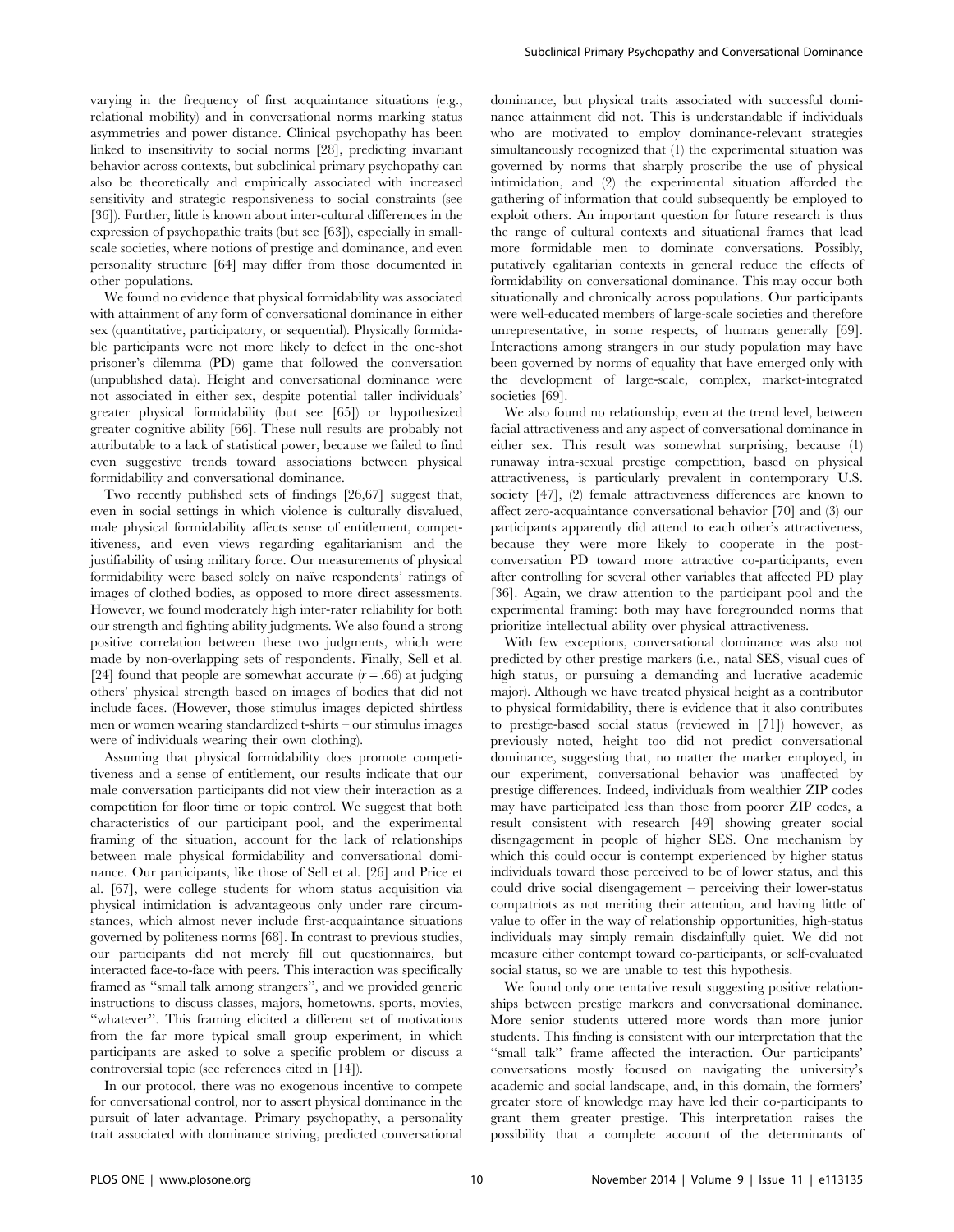conversational dominance will need to partition its sources into those based on individual-level dominance (i.e., taken by dominant individuals) and those based on prestige (i.e., conferred by subordinates).

## Supporting Information

Text S1 Rater samples, rater stimuli, and rating procedures. (PDF)

Text S2 Analyses of upper body clothing type and formidability ratings.

(PDF)

## References

- 1. Hall JA, Coats EJ, LeBeau LS (2005) Nonverbal behavior and the vertical dimension of social relations: a meta-analysis. Psychol Bull 131: 898–924. doi:10.1037/0033-2909.131.6.898.
- 2. Snyder JK, Kirkpatrick LA, Barrett HC (2008) The dominance dilemma: do women really prefer dominant males? Personal Relationships 15: 425-444. doi:10.1111/j.1475-6811.2008.00208.x.
- 3. Hinde RA (1978) Dominance and role: two concepts with dual meaning. Journal of Social and Biological Structures 1: 27–38.
- 4. Sade DS (1967) Determinants of dominance in a group of free-ranging rhesus monkeys. In: Altmann SA, editor. Social Communication Among Primates. Chicago: University of Chicago Press. 99–114.
- 5. Wiggins JS (1979) A psychological taxonomy of trait descriptive terms: 1. The interpersonal domain. J Pers Soc Psychol 37: 395–412.
- 6. Hawley PH (2002) Social dominance and prosocial and coercive strategies of resource control in preschoolers. International Journal of Behavioural Development 26: 167–176.
- 7. Henrich J, Gil-White F (2001) The evolution of prestige: freely conferred deference as a mechanism for enhancing the benefits of cultural transmission. Evolution and Human Behavior 22: 165–196. doi:10.1016/S1090- 5138(00)00071-4.
- 8. Barkow JH (1989) Darwin, Sex and Status: Biological Approaches to Mind and Culture. Toronto: University of Toronto Press.
- 9. Cheng JT, Tracy JL, Henrich J (2010) Pride, personality, and the evolutionary foundations of human social status. Evolution and Human Behavior 31: 334– 347. doi:10.1016/j.evolhumbehav.2010.02.004.
- 10. Johnson RT, Burk JA, Kirkpatrick LA (2007) Dominance and prestige as differential predictors of aggression and testosterone levels in men. Evolution and Human Behavior 28: 345–351. doi:10.1016/j.evolhumbehav.2007.04.003.
- 11. Brandt DR (1980) A systemic approach to the measurement of dominance in human face-to-face interaction. Communication Quarterly 28: 31–43. doi:10.1080/01463378009369356.
- 12. Itakura H (2001) Describing conversational dominance. Journal of Pragmatics 33: 1859–1880. doi:10.1016/S0378-2166(00)00082-5.
- 13. Itakura H, Tsui ABM (2004) Gender and conversational dominance in Japanese conversation. Language in Society 33: 223–248.
- 14. Mast MS (2002) Dominance as expressed and inferred through speaking time: a meta-analysis. Human Communication Research 28: 420–450. doi:10.1111/ j.1468-2958.2002.tb00814.x.
- 15. Mullen B, Salas E, Driskell JE (1989) Salience, motivation, and artifact as contributions to the relation between participation rate and leadership. J Exp Soc Psychol 25: 545–559. doi:10.1016/0022-1031(89)90005-X.
- 16. Farley SD (2008) Attaining status at the expense of likeability: pilfering power through conversational interruption. Journal of Nonverbal Behavior 32: 241– 260. doi:10.1007/s10919-008-0054-x.
- 17. Palmer MT (1989) Controlling conversations: turns, topics and interpersonal control. Communication Monographs 56: 1–18. doi:10.1080/ 03637758909390246.
- 18. Cosmides L, Tooby J (2013) Evolutionary psychology: new perspectives on cognition and motivation. Annu Rev Psychol 64: 201–229. doi:10.1146/ annurev.psych.121208.131628.
- 19. Grammer K, Kruck KB, Juette A, Fink B (2000) Non-verbal behavior as courtship signals: the role of control and choice in selecting partners. Evolution and Human Behavior 21: 371–390. doi:10.1016/S1090-5138(00)00053-2.
- 20. Mehu M, Grammar K, Dunbar RIM (2007) Smiles when sharing. Evolution and Human Behavior 28: 415–422. doi:10.1016/j.evolhumbehav.2007.05.010.
- 21. O'Halloran KA (2005) Mystification and social agent absences: a critical discourse analysis using evolutionary psychology. Journal of Pragmatics 37: 1945–1964.
- 22. Malamuth NM, Thornhill NW (1994) Hostile masculinity, sexual aggression, and gender-biased domineeringness in conversations. Aggressive Behavior 20: 185–193.
- 23. Rosa E, Mazur A (1979) Incipient status in small groups. Soc Forces 58: 18–37.

## Acknowledgments

We thank our research assistants. Xiao Chen, Rose Medeiros and Phil Ender advised us regarding statistical analysis, and Greg Bryant provided logistical help. We thank two anonymous reviewers, particularly one who suggested a discussion of the role of status-based contempt in zeroacquaintance situations.

## Author Contributions

Conceived and designed the experiments: JHM MMG DMTF MAK. Performed the experiments: JHM MMG. Analyzed the data: JHM MMG. Contributed to the writing of the manuscript: JHM MMG DMTF MAK.

- 24. Sell A, Cosmides L, Tooby J, Sznycer D, von Rueden C, et al. (2009) Human adaptations for the visual assessment of strength and fighting ability from the body and face. Proceedings of the Royal Society of London B 276: 575–584. doi:10.1098/rspb.2008.1177.
- 25. Sell A, Hone LSE, Pound N (2012) The importance of physical strength to human males. Human Nature 23: 30–44.
- 26. Sell A, Tooby J, Cosmides L (2009) Formidability and the logic of human anger. Proceedings of the National Academy of Sciences 106: 15073–15078. doi:10.1073/pnas.0904312106.
- 27. Cleckley H (1988 (1941)) The Mask of Sanity. St. Louis, MO: C.V. Mosby.
- 28. Hare RD (1996) Psychopathy: a clinical construct whose time has come. Criminal Justice and Behavior 23: 25–54. doi:10.1177/0093854896023001004.
- 29. Levenson MR, Kiehl KA, Fitzpatrick CM (1995) Assessing psychopathic attributes in a noninstitutionalized population. J Pers Soc Psychol 68: 151–158. doi:10.1037/0022-3514.68.1.151.
- 30. Cooke DJ, Michie C (2001) Refining the construct of psychopathy: towards a hierarchical model. Psychological Assessment 13: 171–188. doi:10.1037//1040- 3590.13.2.171.
- 31. Hare RD, Neumann CS (2005) Structural models of psychopathy. Current Psychiatry Reports 7: 57–64. doi:10.1007/s11920-005-0026-3.
- 32. Edens JF, Marcus DK, Lilienfeld SO, Poythress NG (2006) Psychopathic, not psychopath: taxometric evidence for the dimensional structure of psychopathy. J Abnorm Psychol 115: 131–144. doi:10.1037/0021-843X.115.1.131.
- 33. Lynam DR, Whiteside S, Jones S (1999) Self-reported psychopathy: a validation study. J Pers Assess 73: 110–132. doi:10.1207/S15327752JPA730108.
- 34. Mealey L (1995) The sociobiology of sociopathy: an integrated evolutionary model. Behav Brain Sci 18: 523–599.
- 35. Glenn AL, Kurzban R, Raine A (2011) Evolutionary theory and psychopathy. Aggression and Violent Behavior 16: 371–380.
- 36. Gervais MM, Kline M, Ludmer M, George R, Manson JH (2013) The strategy of psychopathy: primary psychopathic traits predict defection on low-value relationships. Proc R Soc Lond B Biol Sci 280: 20122773. doi:10.1098/ rspb.2012.2773.
- 37. Morrison D, Gilbert P (2001) Social rank, shame and anger in primary and secondary psychopaths. Journal of Forensic Psychiatry 12: 330–356. doi:10.1080/09585180110056867.
- 38. Paulhus DL, Williams KM (2002) The Dark Triad of personality: narcissism, Machiavellianism, and psychopathy. Journal of Research in Personality 36: 556– 563. doi:10.1016/S0092-6566(02)00505-6.
- 39. Lee K, Ashton MC, Wiltshire J, Bourdage JS, Visser BA, et al. (2013) Sex, power, and money: prediction from the Dark Triad and Honesty-Humility. European Journal of Personality 27: 169–184. doi:10.1002/per.1860.
- 40. Hawley PH (1999) The ontogenesis of social dominance: a strategy-based evolutionary perspective. Dev Rev 19: 97–132. doi:10.1006/drev.1998.0470.
- 41. Zeigler-Hill V, Southard AC, Besser A (2014) Resource control strategies and personality traits. Personality and Individual Differences 66: 118–123. doi:10.1016/j.paid.2014.03.037.
- 42. Salekin RT, Neumann CS, Leistico AR, Zalot AA (2004) Psychopathy in youth and intelligence: an investigation of Cleckley's hypothesis. Journal of Clinical Child and Adolescent Psychology 33: 731–742. doi:10.1207/ s15374424jccp3304\_8.
- 43. Vitacco MJ, Neumann CS, Wodushek T (2008) Differential relationships between the dimensions of psychopathy and intelligence: replication with adult jail inmates. Criminal Justice and Behavior 35: 48–55. doi:10.1177/ 0093854807309806.
- 44. DeLisi M, Vaughn MG, Beaver KM, Wright JP (2010) The Hannibal Lecter myth: psychopathy and verbal intelligence in the MacArthur violence risk assessment study. Journal of Psychopathology and Behavioral Assessment 32: 169–177. doi:10.1007/s10862-009-9147-z.
- 45. Bottger PC (1984) Expertise and air time as bases of actual and perceived influence in problem-solving groups. J Appl Psychol 69: 214–221. doi:10.1037/ 0021-9010.69.2.214.